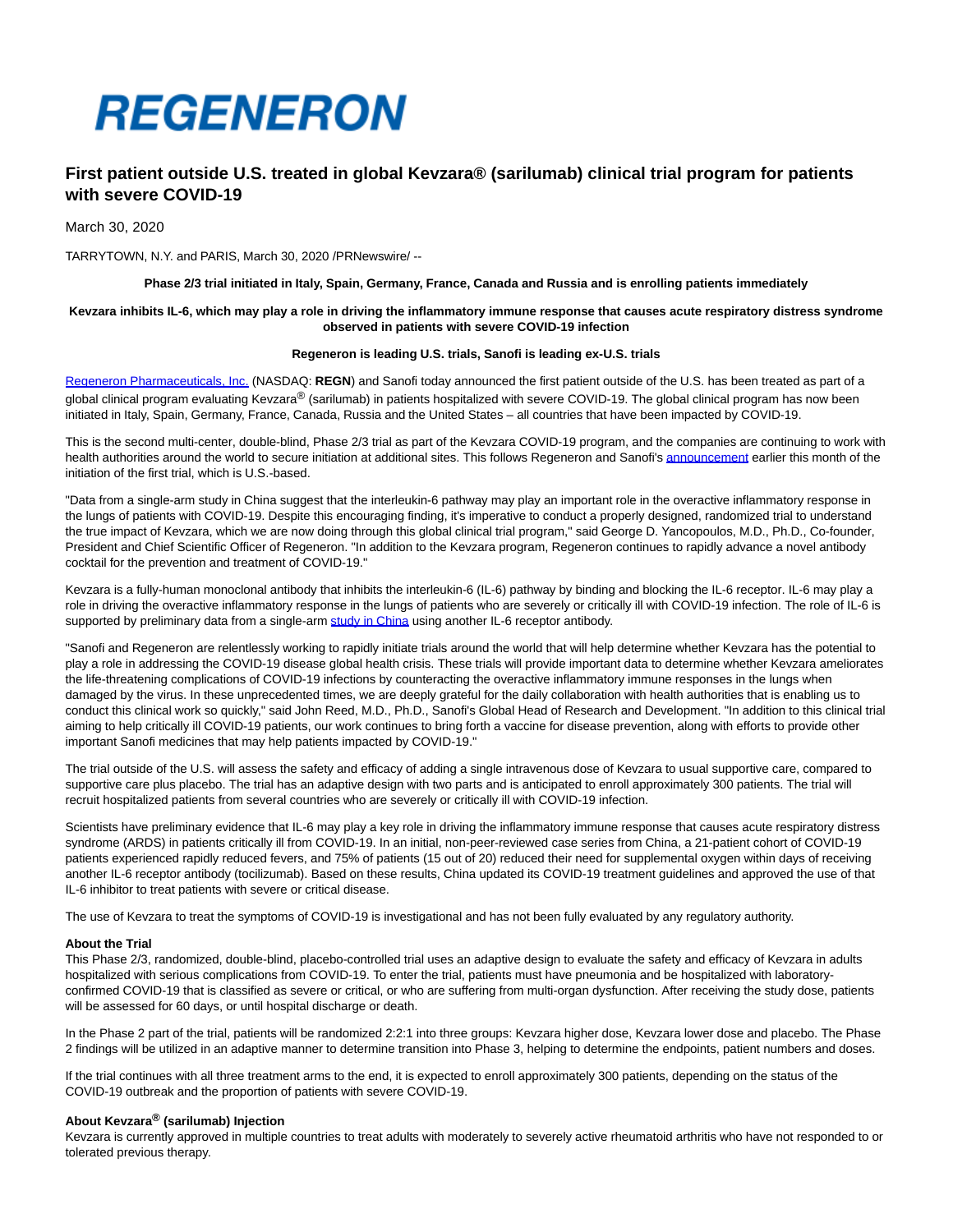Kevzara was jointly developed by Regeneron and Sanofi under a global collaboration agreement. Kevzara is a fully-human monoclonal antibody that was invented using Regeneron's proprietary VelocImmune® technology, which uses a unique genetically-humanized mouse to produce optimized fully human antibodies. Kevzara binds specifically to the IL-6 receptor, and has been shown to inhibit IL-6-mediated signaling. IL-6 is an immune system protein produced in increased quantities in patients with rheumatoid arthritis and has been associated with disease activity, joint destruction and other systemic problems. Kevzara is being investigated for its ability to reduce the overactive inflammatory immune response associated with COVID-19 based on evidence of markedly elevated levels of IL-6 in severely ill patients infected with coronaviruses.

## **IMPORTANT SAFETY INFORMATION FOR KEVZARA® (sarilumab) INJECTION**

**KEVZARA can cause serious side effects including:**

**SERIOUS INFECTIONS**: **KEVZARA is a medicine that affects your immune system. KEVZARA can lower the ability of your immune system to fight infections. Some people have serious infections while using KEVZARA, including tuberculosis (TB), and infections caused by bacteria, fungi, or viruses that can spread throughout the body. Some people have died from these infections. Your healthcare provider should test you for TB before starting KEVZARA. Your healthcare provider should monitor you closely for signs and symptoms of TB during treatment with KEVZARA.**

- Before starting KEVZARA, tell your healthcare provider if you:

- think you have an infection or have symptoms of an infection, with or without a fever. Symptoms may include sweats or chills, muscle aches, a cough, shortness of breath, blood in your phlegm, weight loss, warm, red, or painful skin or sores on your body, diarrhea or stomach pain, burning when you urinate or urinating more often than normal, if you feel very tired, or if you are being treated for an infection, get a lot of infections or have repeated infections
- have diabetes, HIV, or a weakened immune system
- have TB, or have been in close contact with someone with TB
- live or have lived, or have traveled to certain parts of the country (such as the Ohio and Mississippi River valleys and the Southwest) where there is an increased chance of getting certain fungal infections (histoplasmosis, coccidioidomycosis, or blastomycosis)
- have or have had hepatitis

- After starting KEVZARA, call your healthcare provider right away if you have any symptoms of an infection.

- **CHANGES IN CERTAIN LABORATORY TEST RESULTS:** Your healthcare provider should do blood tests before and after starting KEVZARA to check for low neutrophil (white blood cells that help the body fight off bacterial infections) counts, low platelet (blood cells that help with blood clotting and stop bleeding) counts, and an increase in certain liver function tests. Changes in test results are common with KEVZARA and can be severe. You may also have changes in other laboratory tests, such as your blood cholesterol levels. Your healthcare provider should do blood tests 4 to 8 weeks after starting KEVZARA and then every 6 months during treatment to check for an increase in blood cholesterol levels
- **TEARS (PERFORATION) OF THE STOMACH OR INTESTINES:** Tell your healthcare provider if you have had a condition known as diverticulitis (inflammation in parts of the large intestine) or ulcers in your stomach or intestines. Some people using KEVZARA had tears in their stomach or intestine. This happens most often in people who also take nonsteroidal anti-inflammatory drugs (NSAIDS), corticosteroids, or methotrexate. Call your healthcare provider right away if you have fever and stomach (abdominal) pain that does not go away.
- **CANCER:** KEVZARA may increase your risk of certain cancers by changing the way your immune system works. Tell your healthcare provider if you have ever had any type of cancer.
- **SERIOUS ALLERGIC REACTIONS:** Serious allergic reactions can happen with KEVZARA. Get medical attention right away if you have any of the following signs: shortness of breath or trouble breathing; feeling dizzy or faint; swelling of your lips, tongue or face; moderate or severe stomach (abdominal) pain or vomiting; or chest pain.
- Do not use KEVZARA if you are allergic to Sarilumab or any of the ingredients of KEVZARA.

- Before using KEVZARA, tell your healthcare provider if you

- have an infection
- have liver problems
- have had stomach (abdominal) pain or a condition known as diverticulitis (inflammation in parts of the large intestine) or ulcers in your stomach or intestines
- recently received or are scheduled to receive a vaccine. People who take KEVZARA should not receive live vaccines
- plan to have surgery or a medical procedure
- are pregnant or plan to become pregnant. It is not known if KEVZARA will harm your unborn baby
- are breastfeeding or plan to breastfeed. Talk to your healthcare provider about the best way to feed your baby if you use KEVZARA. It is not known if KEVZARA passes into your breast milk
- take any prescription or nonprescription medicines, vitamins or herbal supplements. It is especially important to tell your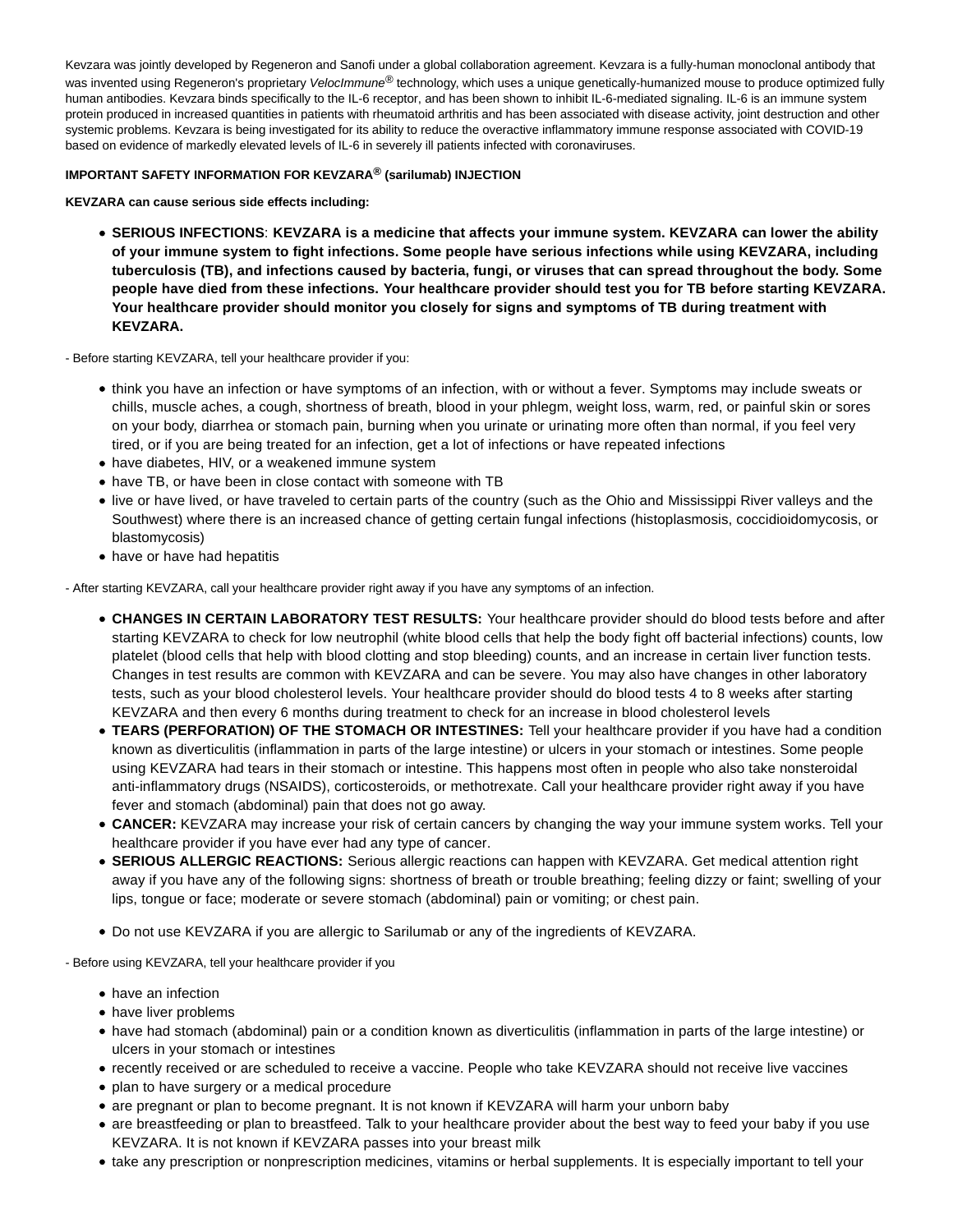healthcare provider if you use any other medicines to treat your RA. Using KEVZARA with these medicines may increase your risk of infection

medicines that affect the way certain liver enzymes work. Ask your healthcare provider if you are not sure if your medicine is one of these

- The most common side effects include:

- injection site redness
- upper respiratory tract infection
- urinary tract infection
- nasal congestion, sore throat, and runny nose

**These are not all the possible side effects of KEVZARA. Tell your doctor about any side effect that bothers you or does not go away. You are encouraged to report side effects of prescription drugs to the FDA at [www.fda.gov/medwatch or call 1-800-FDA-1088.](https://c212.net/c/link/?t=0&l=en&o=2763566-1&h=4044913416&u=http%3A%2F%2Fwww.fda.gov%2Fmedwatch%2520or%2520call%25201-800-FDA-1088&a=www.fda.gov%2Fmedwatch+or+call+1-800-FDA-1088)**

#### **WHAT IS KEVZARA?**

Kevzara is an injectable prescription medicine called an interleukin-6 (IL-6) receptor blocker. Kevzara is used to treat adult patients with moderately to severely active rheumatoid arthritis (RA) after at least one other medicine called a disease-modifying antirheumatic drug (DMARD) has been used and did not work well or could not be tolerated.

Clic[k here f](https://c212.net/c/link/?t=0&l=en&o=2763566-1&h=2718865885&u=http%3A%2F%2Fproducts.sanofi.us%2FKevzara%2FKevzara.pdf&a=here)or full Prescribing Information including risk of SERIOUS SIDE EFFECTS and Medication Guide for KEVZARA.

#### **About Regeneron**

Regeneron (NASDAQ: REGN) is a leading biotechnology company that invents life-transforming medicines for people with serious diseases. Founded and led for over 30 years by physician-scientists, our unique ability to repeatedly and consistently translate science into medicine has led to seven FDA-approved treatments and numerous product candidates in development, all of which were homegrown in our laboratories. Our medicines and pipeline are designed to help patients with eye diseases, allergic and inflammatory diseases, cancer, cardiovascular and metabolic diseases, pain, infectious diseases and rare diseases.

Regeneron is accelerating and improving the traditional drug development process through our proprietary VelociSuite® technologies, such as VelocImmune<sup>®</sup> which uses unique genetically-humanized mice to produce optimized fully-human antibodies and bispecific antibodies, and through ambitious research initiatives such as the Regeneron Genetics Center, which is conducting one of the largest genetics sequencing efforts in the world.

For additional information about the company, please visi[t www.regeneron.com o](https://c212.net/c/link/?t=0&l=en&o=2763566-1&h=1415382031&u=http%3A%2F%2Fwww.regeneron.com%2F&a=www.regeneron.com)r follow @Regeneron on Twitter.

#### **About Sanofi**

Sanofi is dedicated to supporting people through their health challenges. We are a global biopharmaceutical company focused on human health. We prevent illness with vaccines, provide innovative treatments to fight pain and ease suffering. We stand by the few who suffer from rare diseases and the millions with long-term chronic conditions.

With more than 100,000 people in 100 countries, Sanofi is transforming scientific innovation into healthcare solutions around the globe.

#### Sanofi, Empowering Life

### **Regeneron Forward-Looking Statements and Use of Digital Media**

This press release includes forward-looking statements that involve risks and uncertainties relating to future events and the future performance of Regeneron Pharmaceuticals, Inc.("Regeneron" or the "Company"), and actual events or results may differ materially from these forward-looking statements. Words such as "anticipate," "expect," "intend," "plan," "believe," "seek," "estimate," variations of such words, and similar expressions are intended to identify such forward-looking statements, although not all forward-looking statements contain these identifying words. These statements concern, and these risks and uncertainties include, among others, the impact of SARS-CoV-2 (the virus that has caused the COVID-19 pandemic) on Regeneron's business and its employees, collaborators, suppliers, and other third parties on which Regeneron relies, Regeneron's ability to continue to conduct its research and clinical programs and manage its supply chain, net product sales of products marketed by Regeneron and/or its collaborators (collectively, "Regeneron's Products"), and the global economy; the nature, timing, and possible success and therapeutic applications of Regeneron's Products and Regeneron's product candidates and research and clinical programs now underway or planned, including without limitation Kevzara<sup>®</sup> (sarilumab) for the treatment of patients with severe COVID-19 and Regeneron's novel antibody cocktail for the prevention and treatment of COVID-19 (the "COVID-19 Multi-antibody Therapy"); the likelihood, timing, and scope of possible regulatory approval and commercial launch of Regeneron's product candidates and new indications for Regeneron's Products, such as Kevzara for the treatment of patients with severe COVID-19 and the COVID-19 Multi-antibody Therapy; unforeseen safety issues resulting from the administration of Regeneron's Products and product candidates (such as Kevzara and the COVID-19 Multi-antibody Therapy) in patients, including serious complications or side effects in connection with the use of Regeneron's Products and product candidates in clinical trials; determinations by regulatory and administrative governmental authorities which may delay or restrict Regeneron's ability to continue to develop or commercialize Regeneron's Products and product candidates, including without limitation Kevzara and the COVID-19 Multi-antibody Therapy; ongoing regulatory obligations and oversight impacting Regeneron's Products, research and clinical programs, and business, including those relating to patient privacy; uncertainty of market acceptance and commercial success of Regeneron's Products and product candidates and the impact of studies (whether conducted by Regeneron or others and whether mandated or voluntary) on the commercial success of Regeneron's Products and product candidates; the availability and extent of reimbursement of Regeneron's Products from third-party payers, including private payer healthcare and insurance programs, health maintenance organizations, pharmacy benefit management companies, and government programs such as Medicare and Medicaid; coverage and reimbursement determinations by such payers and new policies and procedures adopted by such payers; competing drugs and product candidates that may be superior to Regeneron's Products and product candidates; the extent to which the results from the research and development programs conducted by Regeneron or its collaborators may be replicated in other studies and lead to therapeutic applications; the ability of Regeneron to manufacture and manage supply chains for multiple products and product candidates; the ability of Regeneron's collaborators, suppliers, or other third parties (as applicable) to perform manufacturing,